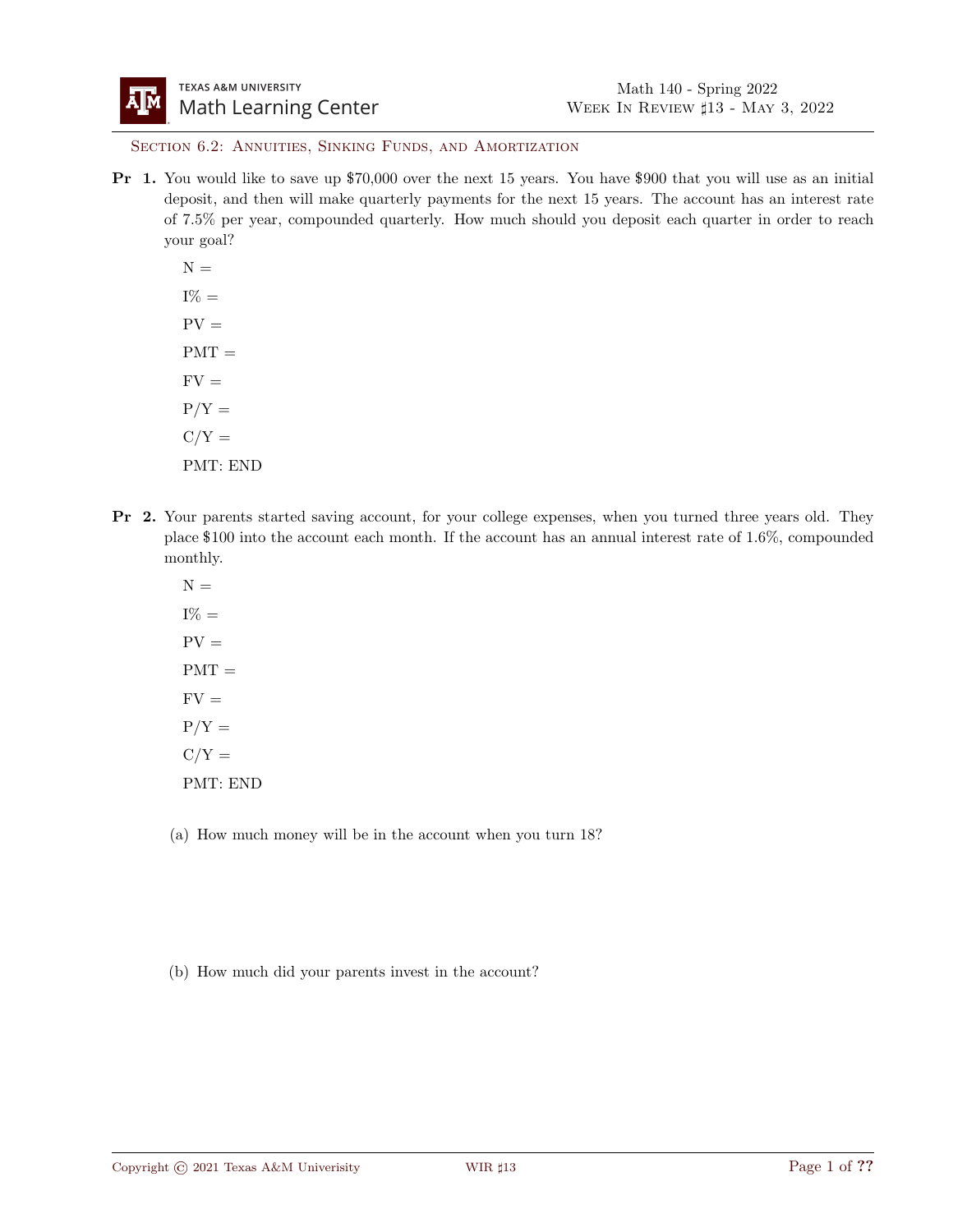- Pr 3. You have deposited \$125 in you IRA at the end of each month for the past 30 years. Your investment has earned an fixed APR of 8%, compounded monthly, over the entire 30 years. Now, at age 55, you are considering retirement. If you keep the money in the account and it maintains a fixed APR of 8%, compounding monthly, what monthly payment will you receive over the next 30 years?
	- $N =$  $I\% =$  $PV =$  $PMT =$  $FV =$  $P/Y =$  $C/Y =$ PMT: END

- Pr 4. You owe \$4500 on a credit card that charges 14.5% per year, compounded monthly. If you only pay the minumum amount of \$60 per month, how long will it take you to pay off the credit card, if you make no additional purchases on the card?
	- $N =$  $I\% =$  $PV =$  $PMT =$  $FV =$  $P/Y =$  $C/Y =$ PMT: END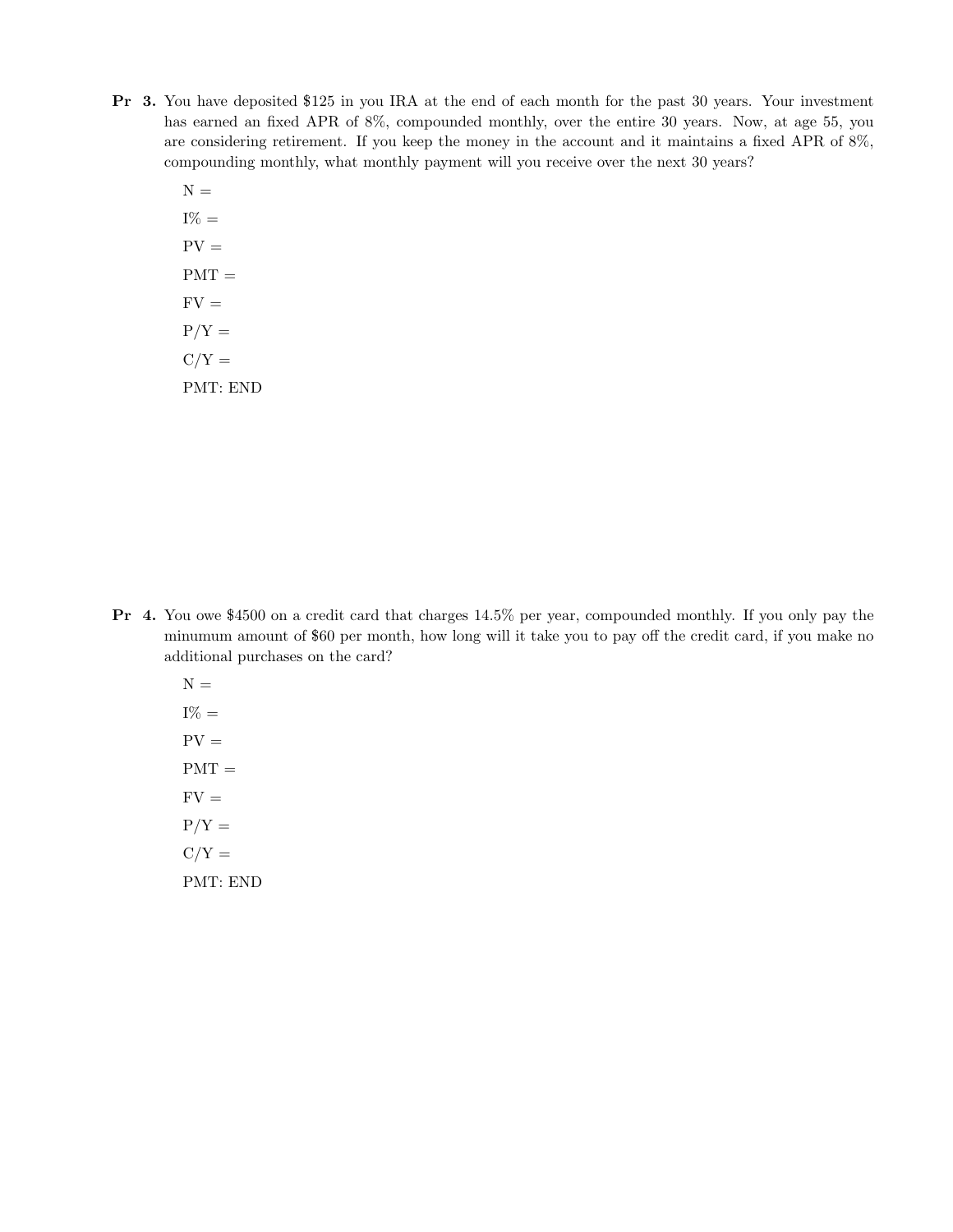- Pr 5. The Kleins have decided to buy a house. They can make a down payment of \$30,000 and monthly payments up to \$800. The lowest rate that they were quoted was 7.2% per year, compounded monthly, for 30 years.
	- (a) What is the the most expensive house they can afford to buy?

 ${\cal N}$   $=$  $I\% =$  $PV =$  $PMT =$  $FV =$  $P/Y =$  $C/Y =$ PMT: END

- (b) Suppose the house that they decide to buy has a price tag of \$139,000. What are the monthly payments that they would pay to amortize(payoff) the loan?
	- ${\cal N}$   $=$  $I\% =$  $PV =$  $PMT =$  $FV =$  $P/Y =$  $C/Y =$ PMT: END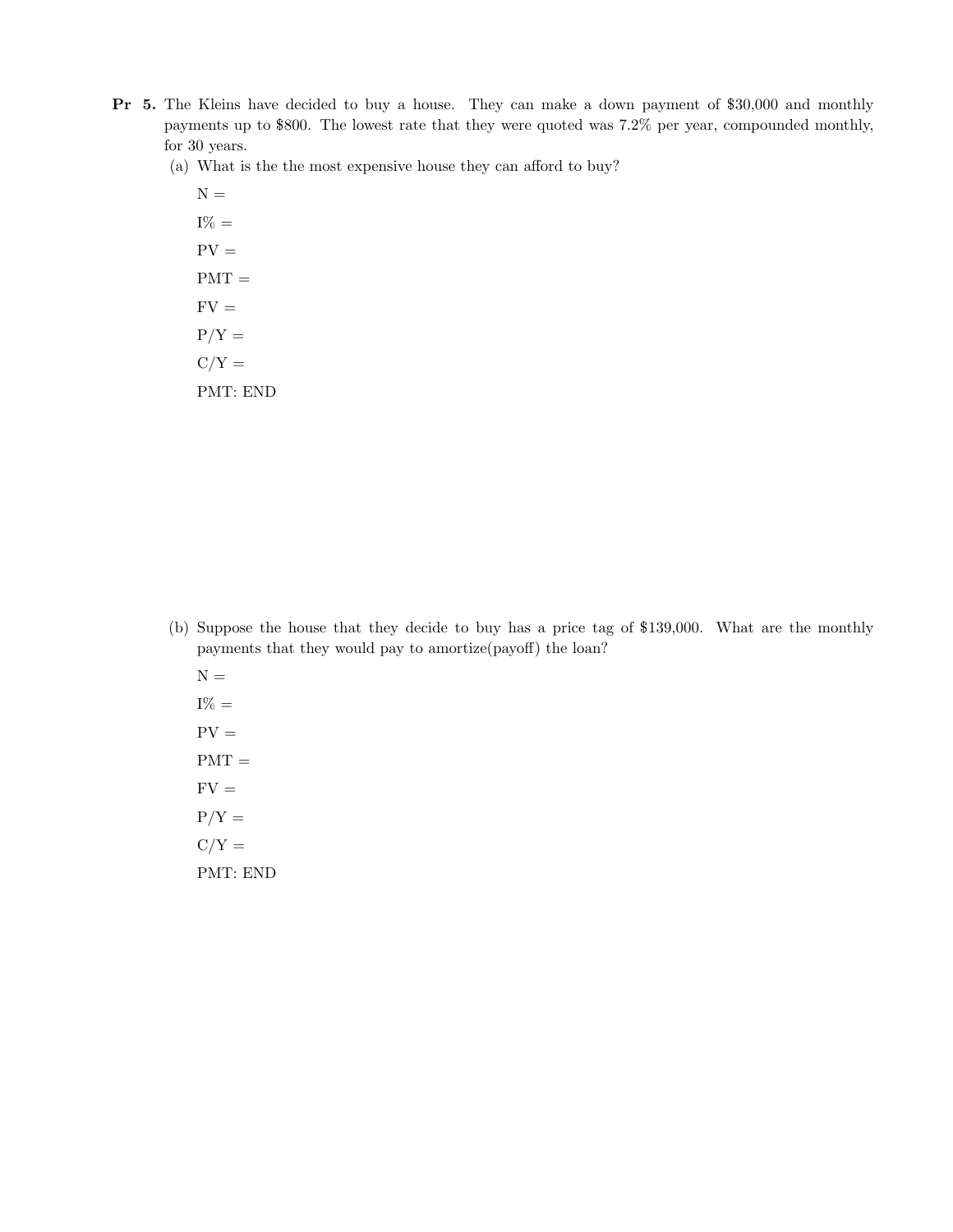- Pr 6. The Phredds is buying a some land for a price of \$224,000. They make a 15% down payment and borrow the rest from a bank at an interest rate of 3.52% per year, compounded monthly. The loan will have to be paid off in 15 years.
	- (a) What is their monthly mortgage payments be?
		- ${\cal N}$   $=$  $I\% =$  $PV =$  $PMT =$  $FV =$  $P/Y =$  $C/Y =$ PMT: END
	- (b) What is the outstanding balance on the loan after seven year?

 $N =$  $I\% =$  $PV =$  $PMT =$  $FV =$  $P/Y =$  $C/Y =$ PMT: END

(c) After seven years of making payments, how much equity will they have in the land? Assume the value of the land remains constant.

(d) How much interest did the Phredds pay the bank?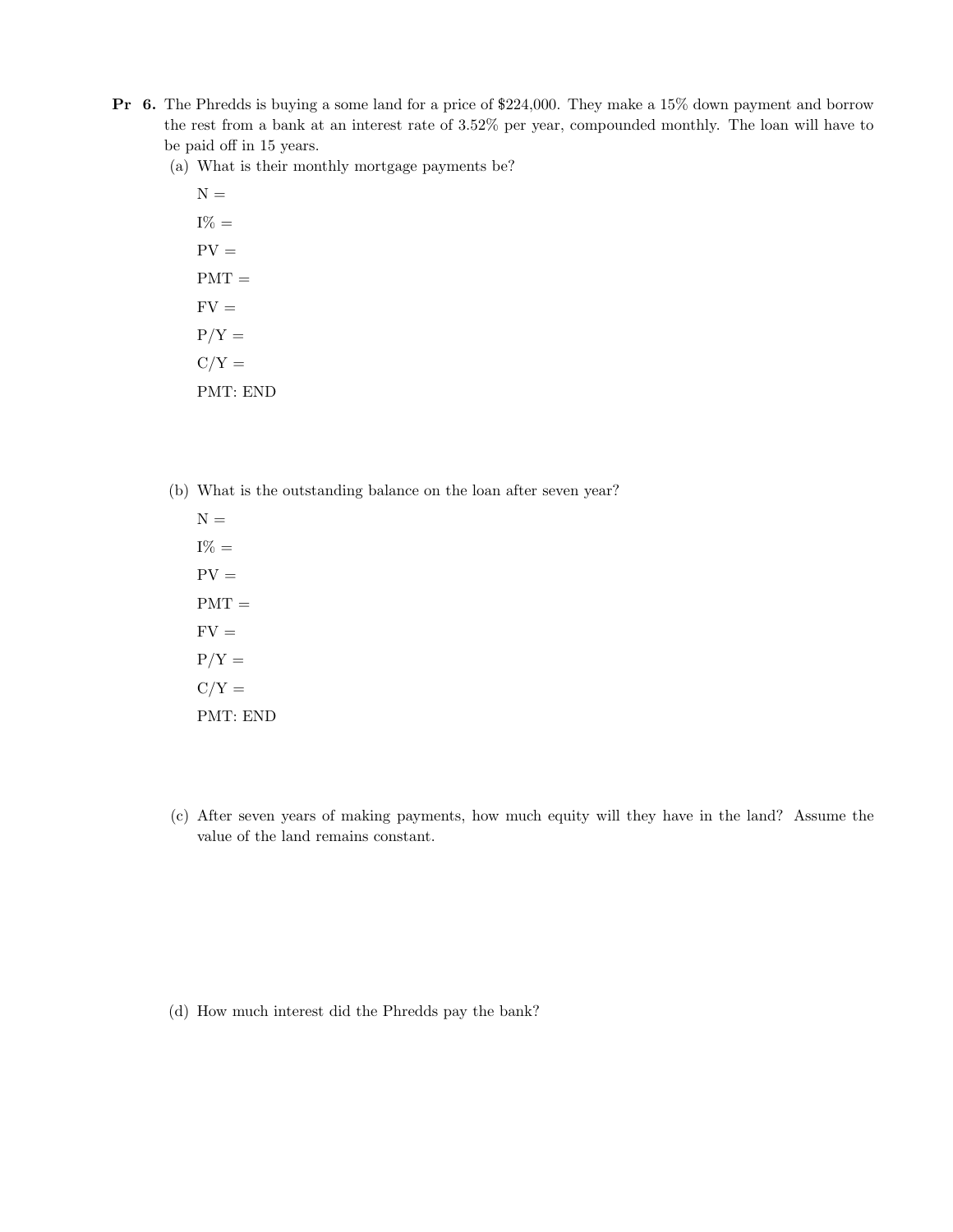- Pr 7. You currently owe \$4,500 to the store for the furniture that you purchased. You made a down payment of \$3,000 and have been making payments of \$350 each month for the last three years. The store is charging you interest of 6.3% APR, compounded monthly, on the loan.
	- ${\cal N}$   $=$  $I\% =$  $PV =$  $PMT =$  $FV =$  $P/Y =$  $C/Y =$ PMT: END

(a) What was the purchase price of the furniture?

(b) How many more payments will you have to make until the furniture is paid off?